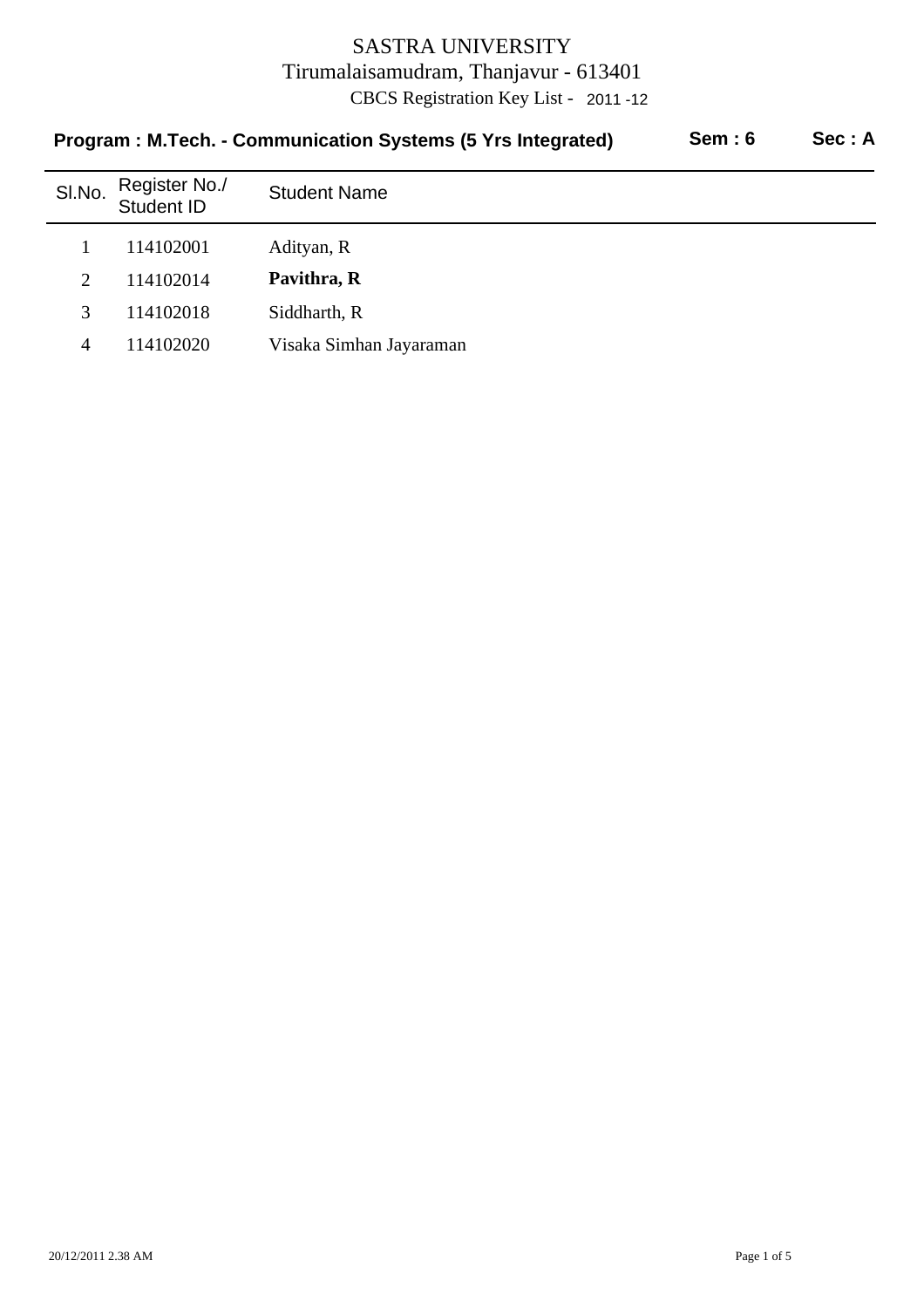| <b>Sem: 6</b><br>Program: M.Tech. - Communication Systems (5 Yrs Integrated) |                             |                     |  | Sec: B |
|------------------------------------------------------------------------------|-----------------------------|---------------------|--|--------|
| SI.No.                                                                       | Register No./<br>Student ID | <b>Student Name</b> |  |        |
|                                                                              | 114102003                   | Hari Priya, TV      |  |        |
| $\overline{2}$                                                               | 114102006                   | Indu, D             |  |        |
| 3                                                                            | 114102008                   | Keerthika, V        |  |        |
| 4                                                                            | 114102009                   | Kishan Bhat, R      |  |        |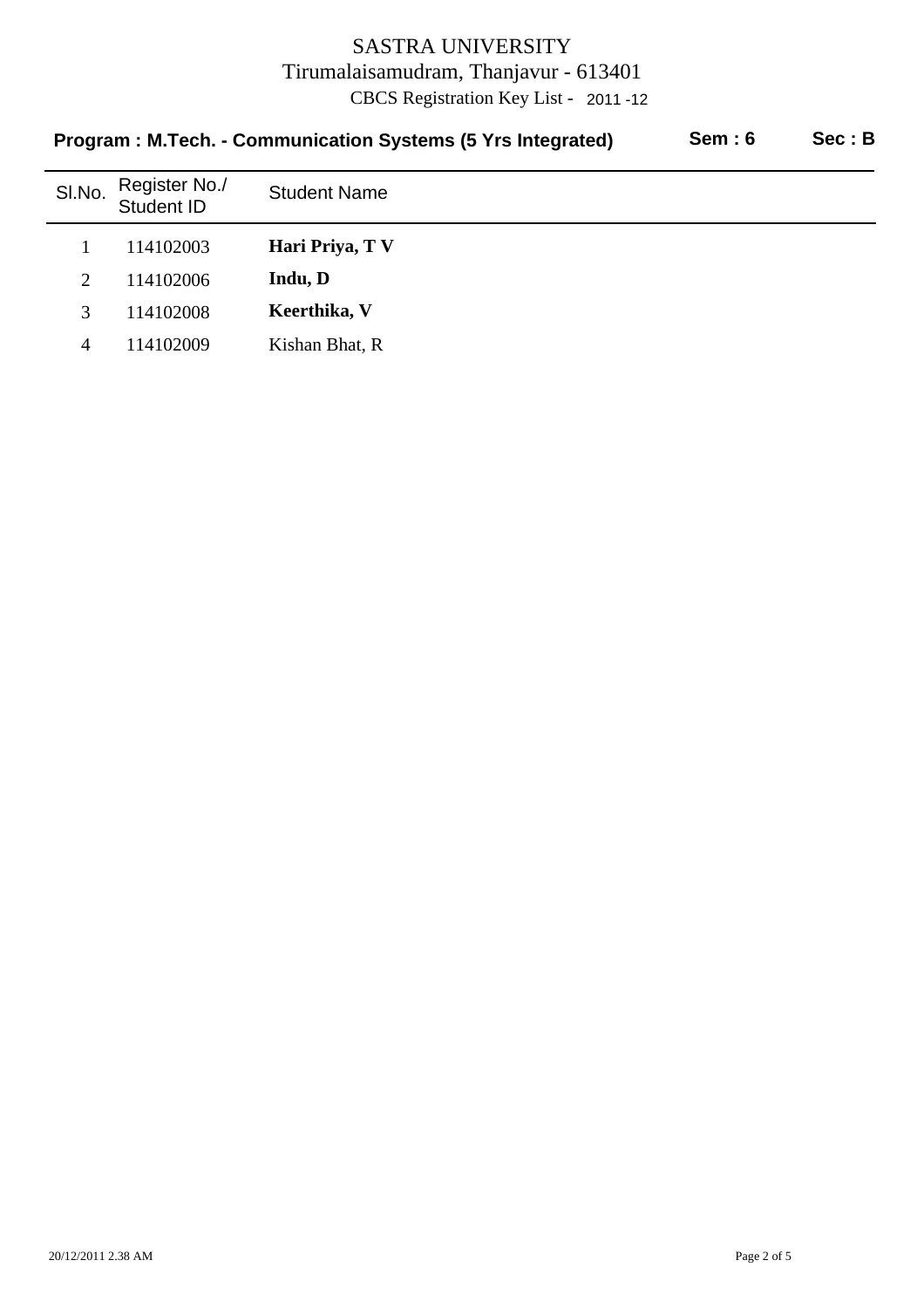|        | Program: M.Tech. - Communication Systems (5 Yrs Integrated) | <b>Sem: 6</b>          | Sec: C |  |
|--------|-------------------------------------------------------------|------------------------|--------|--|
| SI.No. | Register No./<br>Student ID                                 | <b>Student Name</b>    |        |  |
|        | 114102002                                                   | Alfaaz Zami, J         |        |  |
| 2      | 114102013                                                   | Nivethitha, S          |        |  |
| 3      | 114102015                                                   | Sahana, SB             |        |  |
| 4      | 114102017                                                   | Sai Vinutna Yandapalli |        |  |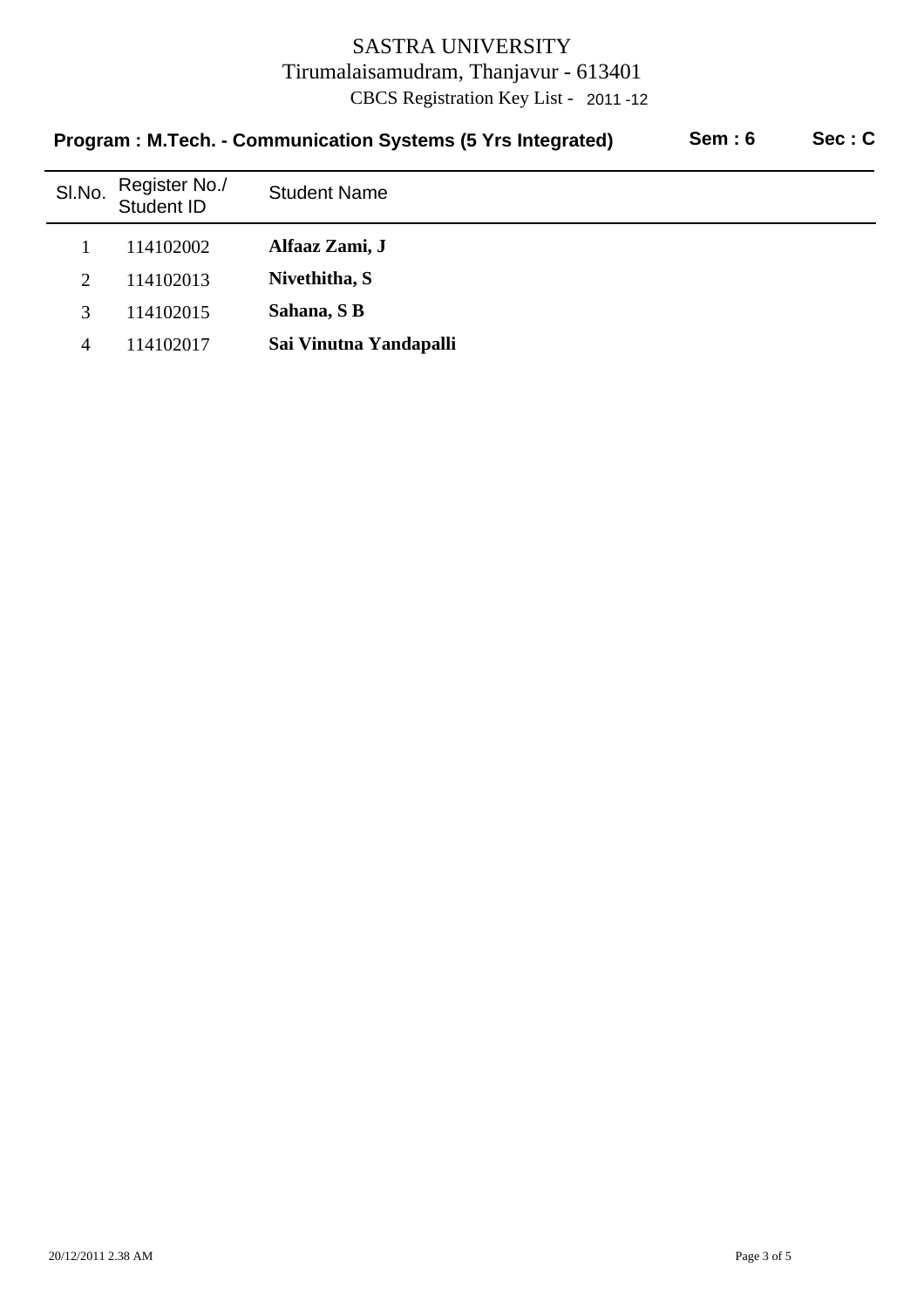| Sem: 6<br>Program: M.Tech. - Communication Systems (5 Yrs Integrated) |        |                             |                           |  | Sec: D |
|-----------------------------------------------------------------------|--------|-----------------------------|---------------------------|--|--------|
|                                                                       | SI.No. | Register No./<br>Student ID | <b>Student Name</b>       |  |        |
|                                                                       |        | 114102005                   | Idhaya, N                 |  |        |
|                                                                       | 2      | 114102007                   | Kakarla Lakshmi Chaitanya |  |        |
|                                                                       | 3      | 114102012                   | Muthu Vaanathi, MP        |  |        |
|                                                                       | 4      | 114102016                   | Sai Krishna Karthik, M    |  |        |